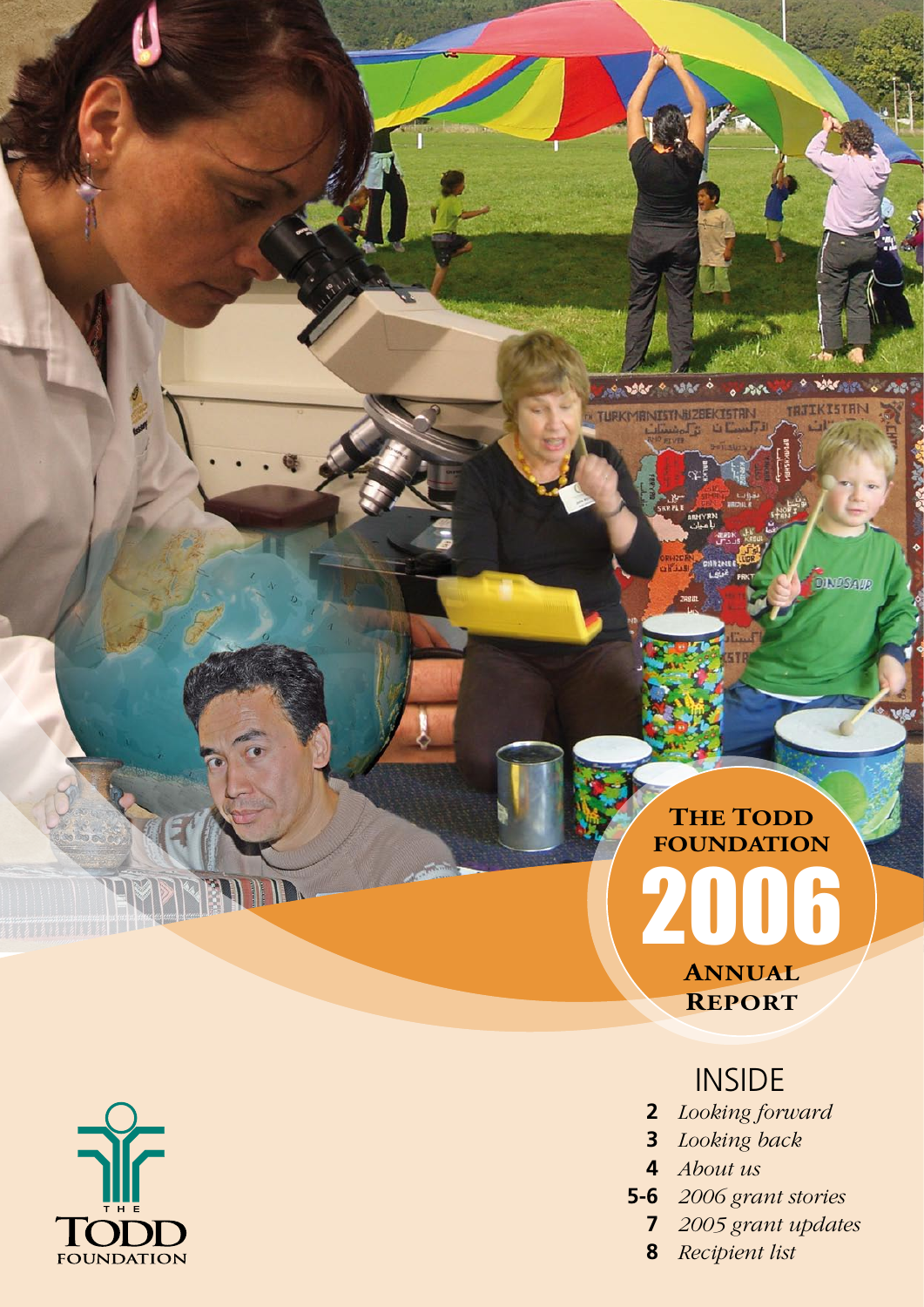### **Chairman's repo Looking ahead to 2007:**



*John Todd Chairman*

*Learning from experience is an important part of our approach*

The next 12 months promise to be even more exciting for the Todd Foundation than the last. Not only will we have more funds to allocate, we're also continuing our more focused approach to how we allocate them so we can more effectively contribute to our vision of Aotearoa New Zealand as a place where:

*everyone can contribute to the best of their ability in a society that nurtures and values young people, encourages endeavour and recognises our cultural diversity.*

You can read more about our vision, goals and grant-making framework in "About the Todd Foundation" on page 4. This framework has proved very useful – for assessing grant applications, for reflecting on the impact of past grants and for identifying possibilities for the future.

Learning from experience is an important part of our approach; that's why our two part-time staff do their best to keep in touch with our grantees and to act on the feedback we receive. For example, we understand that grantees need more funding certainty, so we are now making more multiyear grants (although we're still limited in the number of such grants we can make). We also provide grants for operating expenses, including salaries, where they clearly contribute to our goals and vision. Additionally, because we frequently hear from community organisations that there is a considerable administrative overhead in funding a single initiative with multiple small grants, we have moved towards funding fewer organisations but providing a greater proportion of the financial need.

In 2007 we'll be building on this work and introducing some new initiatives. These include:

- A focus on the environment for the 2007 Centenary Fund. We'll be inviting selected organisations to provide proposals for initiatives that "involve children and young people in addressing climate change"
- Awarding the second three-year Todd Foundation Scholarship in Energy Research. You can read all about the first Scholarship on page 6
- Providing research scholarships for students at polytechnics and institutes of technology. We hope to have these open for applications by the end of the year.
- Continuing our research into specific areas of need, for example, young people leaving school without qualifications and out-of-school provisions for talented and gifted kids

As always, I appreciate the contributions of our Trustees, who continue to give their valuable time and expertise to the Foundation. In May we were sad to farewell our Council of Trade Union (CTU) representative Ross Wilson, whose considered and insightful advice throughout his eight-year term will be missed. Helen Kelly, CTU's Vice President, has taken over this position and is already contributing with enthusiasm and wisdom.

Finally, we could not look forward to a positive 2007 without the help of the many people who willingly provide the Todd Foundation with advice and guidance: the shareholders, staff and Board of the Todd Corporation and, especially, everyone involved in delivering the initiatives we help to fund.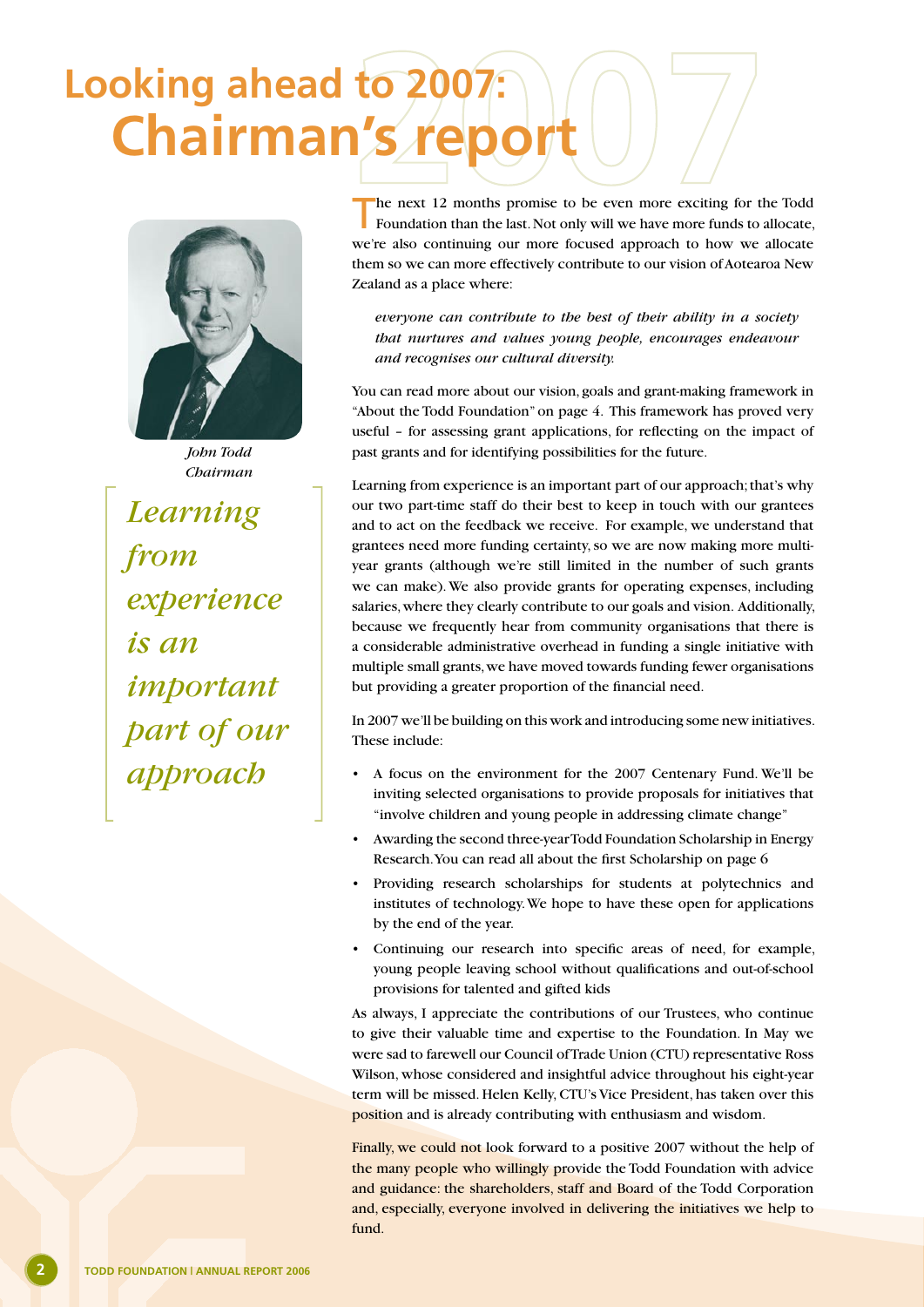## **Executive Director Looking back at 2006:**

**P**e're delighted to report that, in 2006, the Todd Foundation approved a total of \$1,655,689 from its three funding programmes - a new record high, up from \$1,250,826 in 2005.

#### **The General Fund**

As you can see in the graphs opposite, funding was spread relatively evenly between our three key goals.

Across our target areas:

- Funding for initiatives aimed at high-need families has increased significantly from 2005 when it was just 6% of total General Fund grants. This reflects our belief in early intervention and the importance of children growing up in violence-free homes
- Our funding for children with disabilities, a longstanding focus for the Foundation, concentrated on disabilities that have relatively low profiles in the community
- Early Childhood Education (ECE) funding was similar in proportion to 2005. While it's pleasing to see ECE participation rates continue to rise, we believe there are still important needs that foundations like ours can help to meet
- Funding for talented and gifted education initiatives dropped a little this year as we await the results of specifically commissioned research on out-of-school provisions for gifted education
- Youth development funding also dropped as a proportion of the total General Fund grants this year. This reflects a better balancing of our funding to meet the needs of young children and their families as well as young people.

#### **The Centenary Fund**

Our theme for the 2006 Centenary Fund was "Arts and Cultural Heritage projects that promote tolerance and build understanding of our cultural diversity". We received an excellent response to our request for expressions of interest from New Zealand museums and galleries through Museums Aotearoa, and were very pleased to award the four grants detailed on page 8 (also see the story on page 5).

#### **Scholarships and Awards**

Massey University PhD student Sheinach Dunn was the recipient of our first Todd Foundation Scholarship in Energy Research (covered on page 6). We are delighted to help Sheinach with her important work on sustainable energy and wish her every success. We also awarded 10 Awards for Excellence for a diverse and exciting range of projects.

#### **Staff Changes**

This year we said farewell – but not goodbye – to Shirley Day, who has been with the Todd Foundation for the past seven years. Shirley is continuing to work for the Todd Corporation and we're very grateful that she is still able to provide advice and guidance to the Foundation when she can. In September we were joined by Wainui Bedford, who has taken on the parttime role of Grants Coordinator with enthusiasm, efficiency and empathy.

Finally, I'd like to add my thanks to the Todd Foundation Trustees and to the people who do the real work of implementing social change, our grantees and everyone else in the community and voluntary sector.



*Kate Frykberg Executive Director*



Goal 1: *Support families to provide safe & nurturing environments for children*

Goal 2: *Help children to be school age ready by age five and, after that, to participate actively in school life*

Goal 3: *Help young people to develop their potential and contribute fully in the community*

#### 2006 General Fund by Target Area

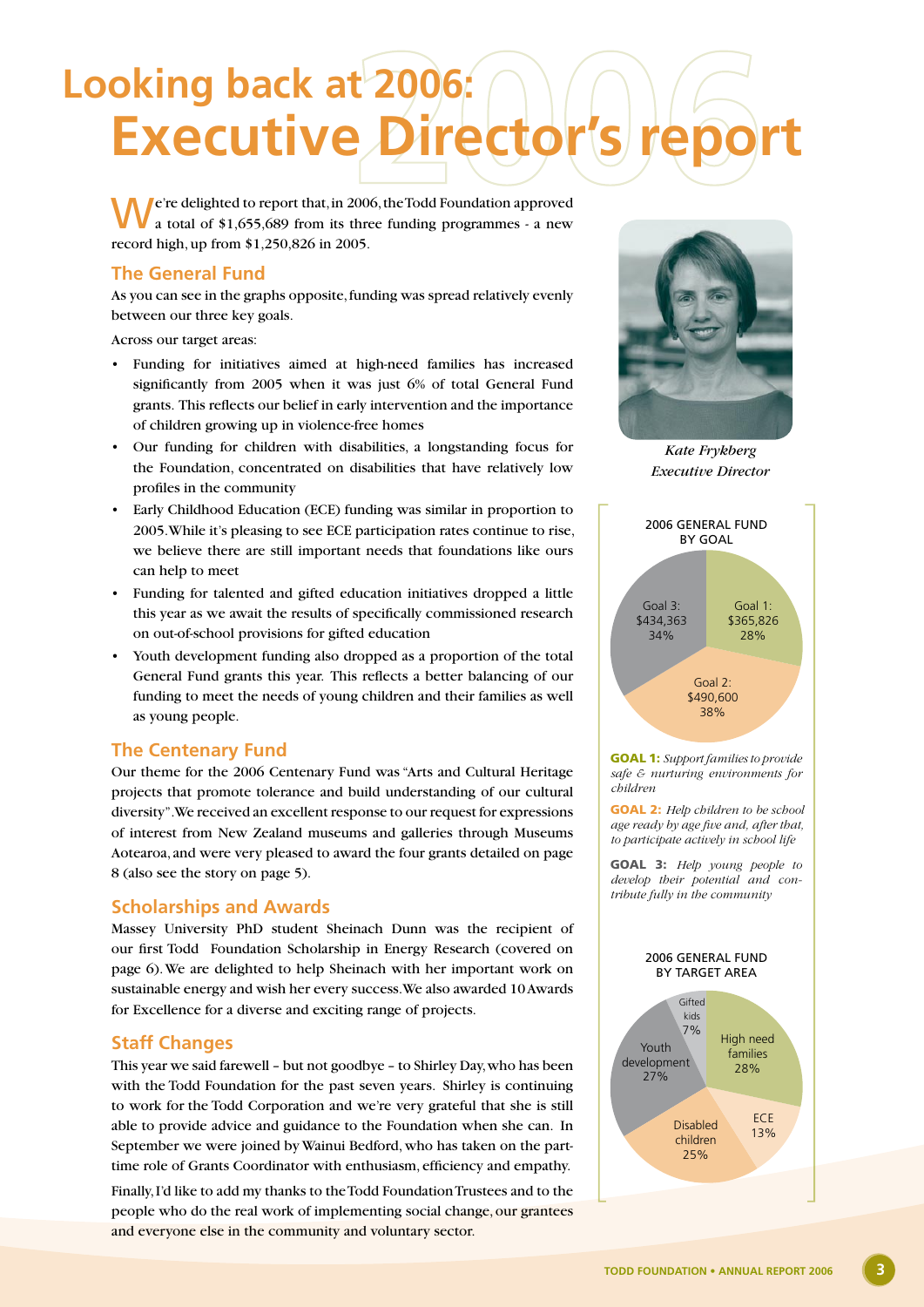### **Todd Foundation About the About the**

*Our vision: New Zealand is a place where everyone can contribute to the best of their ability in a society that nurtures and values young people, encourages endeavour and recognises our cultural diversity*

he Todd Foundation, one of New Zealand's earliest private family foundations, was established in 1972. It has three funding programmes:

- The General Fund is our main fund and focuses on children and young people
- The Centenary Fund is an invitation-only fund. In 2007 we will be exploring initiatives that involve children and young people in addressing climate change, while in 2006 we considered Arts and Cultural Heritage projects that promote tolerance and celebrate our cultural diversity
- Our Scholarships and Awards support postgraduate research in approved universities or polytechnics.

Our vision for New Zealand Aotearoa is: "A place where everyone can contribute to the best of their ability in a society that nurtures and values young people, encourages endeavour and recognises our cultural diversity".

To work towards this vision, we focus on four goals:

- Supporting families to provide safe and nurturing environments for children
- Helping children to be school ready by age five and, after that, to participate actively in school life
- Helping young people to develop their potential and to contribute fully in the community.
- Promoting tolerance and building understanding of our cultural diversity

These goals are in turn achieved by directing our funding to six target areas:

- High Need Families
- Early Childhood Education
- Disabled Children
- Talented and Gifted Children
- Youth Development
- Scholarships and Awards.

## **Trustees** and **Todd Foundation**

Il decisions in response to applications for funding are made by the Trustees of the Todd Foundation Administration Board. Funding meetings are generally held twice a year in May and November.

The Board comprises three representatives of the Todd family, an associate trustee from the Todd family and a representative from each of the New Zealand Council of Trade Unions, Federated Farmers of New Zealand, the New Zealand Law Society and Business New Zealand. The current Trustees are John Todd (Chairman), Malcolm Whyte, Charles Reid, Helen Kelly, Tom Lambie, John Marshall, and David Moloney. Our Associate Trustee is Georgina Ralston.

The Todd Foundation Investment Board is responsible for investing the funds and advising the Administration Board on the amount available for distribution. Members of the Investment Board are John Todd (Chairman), Alan Harwood, Kevin O'Connor and David Wale.

The Foundation employs two part-time staff, Executive Director Kate Frykberg and Grants Coordinator Wainui Bedford.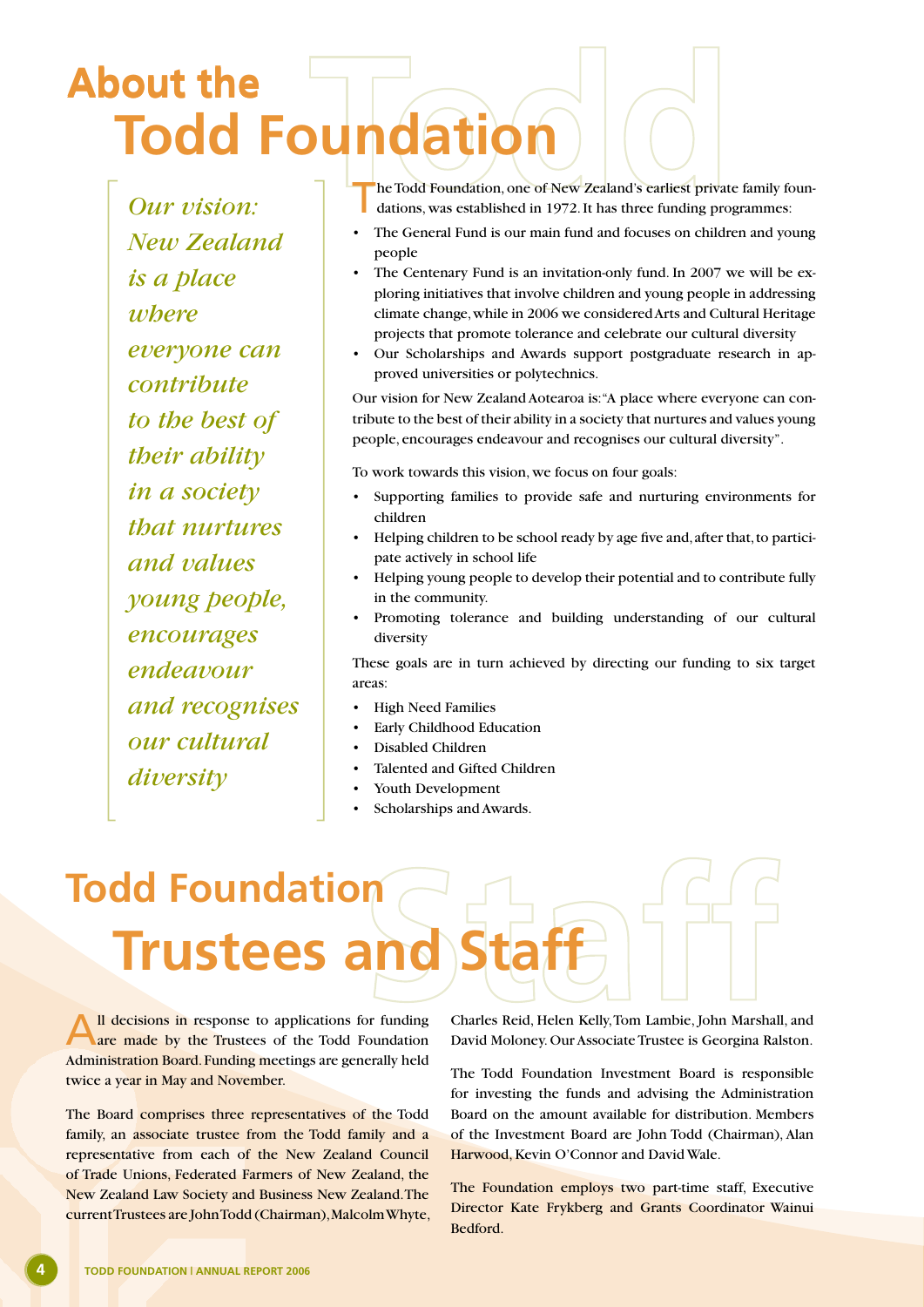## **Selected 2006 grant What's new:**

#### **Around the World in 30 Lounges**



New Zealand's cultural and ethnic diversity will be celebrated in style in 2007, with complementary programmes on offer from the Christchurch Art Gallery Te Puna o Waiwhetu and Canterbury Museum.

The Museum will host *Around the World in 30 Lounges,* a unique and engaging exhibition that uses the family lounge as a window to ethnic communities and their

home lives. Thirty communities in Canterbury will create typical lounges in the Museum, six at a time throughout March and April. Each lounge will have an accompanying audio guide and visitors will be able to walk from lounge to lounge, talking with people from each community and enjoying their hospitality.

Meanwhile, the Art Gallery is planning a series of public lectures and debates addressing biculturalism-multiculturalism, migration and national identity that will be both live and broadcast. This will be accompanied by exhibitions and a series of interactive weekend workshops to enable participants to learn about traditional crafts, skills and traditions from the different ethnic communities.

This project is one of four Arts and Cultural Heritage initiatives supported by the Todd Foundation's Centenary Fund to "promote tolerance and build understanding of our cultural diversity". We were impressed by this innovative concept and its collaborative approach and we look forward to the exhibition and events.

### **Supporting whānau-led early childhood education on the East Coast**

It may be one of most beautiful places on our planet, but<br>geographical isolation and a transient population mean geographical isolation and a transient population mean many people on the North Island's East Coast experience low incomes and low educational achievements. Early childhood education in rural areas is often provided by informal and/or unlicensed playgroups and puna, and some areas offer no access to early childhood education at all.

However, things are looking up. With the Todd Foundation's support, the Tairawhiti REAP (Rural Education Activities Programme) will employ a trained, culturally appropriate Early Childhood Education Advisor with a vehicle and educational resources to work with rural whanau and community-based early childhood groups. The Adviser will support, resource and up-skill communities and whanau to ensure rural tamariki receive a high-quality early child-



hood education. They'll also help new groups to get established and support positive parenting – encouraging selfsufficiency and supportive learning environments for the tamariki of today and tomorrow.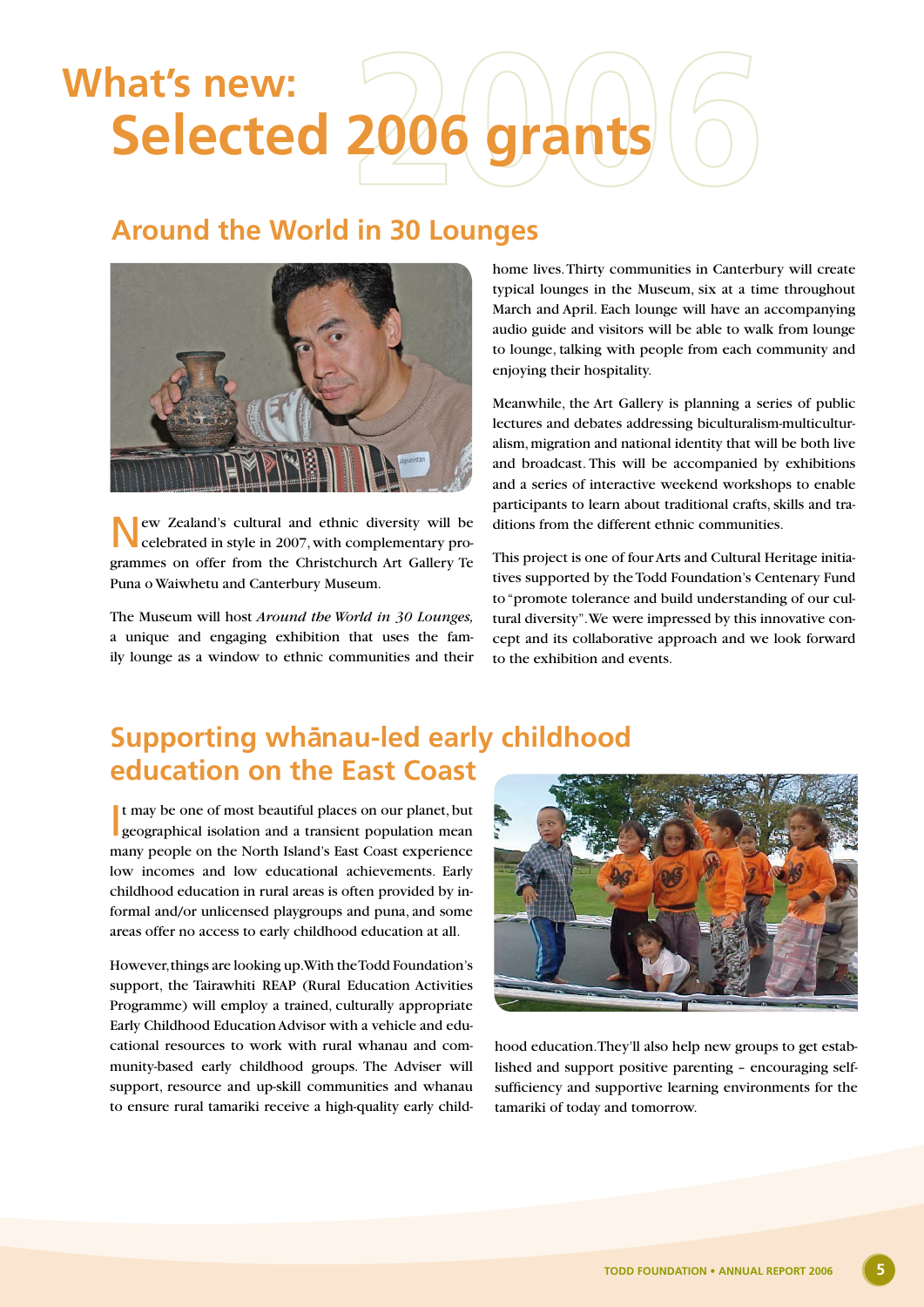## **Selected 2006 grants What's new:**



#### **Sustainable, pollution-free energy: Todd Foundation Energy Research Scholarship**

In a world where natural energy resources are diminishn a world where natural ening and sustainability of supply is becoming a hot topic of debate, research into alternative sources is valued more highly than ever. We were therefore delighted to establish the Todd Foundation Scholarship in Energy Research, and to award

it to Sheinach Dunn, a PhD student at Massey University of Ngati Maniapoto, Ngati Raukawa and Scottish descent.

"I want to contribute significantly to sustainable, renewable energy here in New Zealand," says Sheinach, "and I've been given this great opportunity by being awarded the Todd Foundation Scholarship in Energy Research to investigate hydrogen technology."

"Hydrogen is the most plentiful element on Earth and is found in combination with oxygen in water, and in organic

matter including living plants, petroleum, coal, natural gas and other hydrocarbon compounds. The great attraction of hydrogen is that it's a clean-burning fuel that can be used for electricity production, transportation and other energy needs. However, it produces neither carbon dioxide (a greenhouse gas) nor toxic emissions."

Sheinach's PhD project will investigate electrocatalysts for the efficient conversion of electricity to hydrogen and hydrogen to electricity. "Energy is required to split water into hydrogen and oxygen, and electrocatalysts are used to reduce this energy requirement" explains Sheinach. "Likewise, producing electricity from hydrogen requires electrodes, a material that contains electrocatalyst particles and the electrochemical processes. I'll be working in collaboration with other researchers at Massey University to explore ways to make this process more cost-effective and efficient".

### **Bringing music to children's ears**

usic is surely one of the most powerful and universal communications media of all – particularly for a group of special young New Zealanders with significant disabilities.

Each week, more than 100 children aged from birth to school age are consolidating, integrating and expanding their development through music at the Champion Centre in Christchurch. Administered by the Christchurch Early Intervention Trust, it takes a multidisciplinary approach to early intervention, with some remarkable results.

For example, Margaret was born very premature and is still frail at four and a half years old. When she arrived at the Centre she could barely produce more than a whisper, but when singing an echo song with her Mum she now sounds clear and confident. Another student, Tom, was always a proud performer but no one could understand what he said, so he was frustrated and overwhelmed. This is hard to believe when you hear him now, assigning dramatic roles to the adults, telling everyone what to do and banging drums.

Meanwhile, Chris needs to be calmed by music and responds well when he rolls over the Swiss ball on his tummy while music specialist Julie sings a gentle rocking song. While the moments of calm are rare now, Chris will find it easier to get into a calm space when he understands the rhythm and pulse of his body.

The music programme at the Champion Centre is a place where listen-



ing, communication, physical, and cognitive skills are developed through play - a process that brings joy to both children and parents.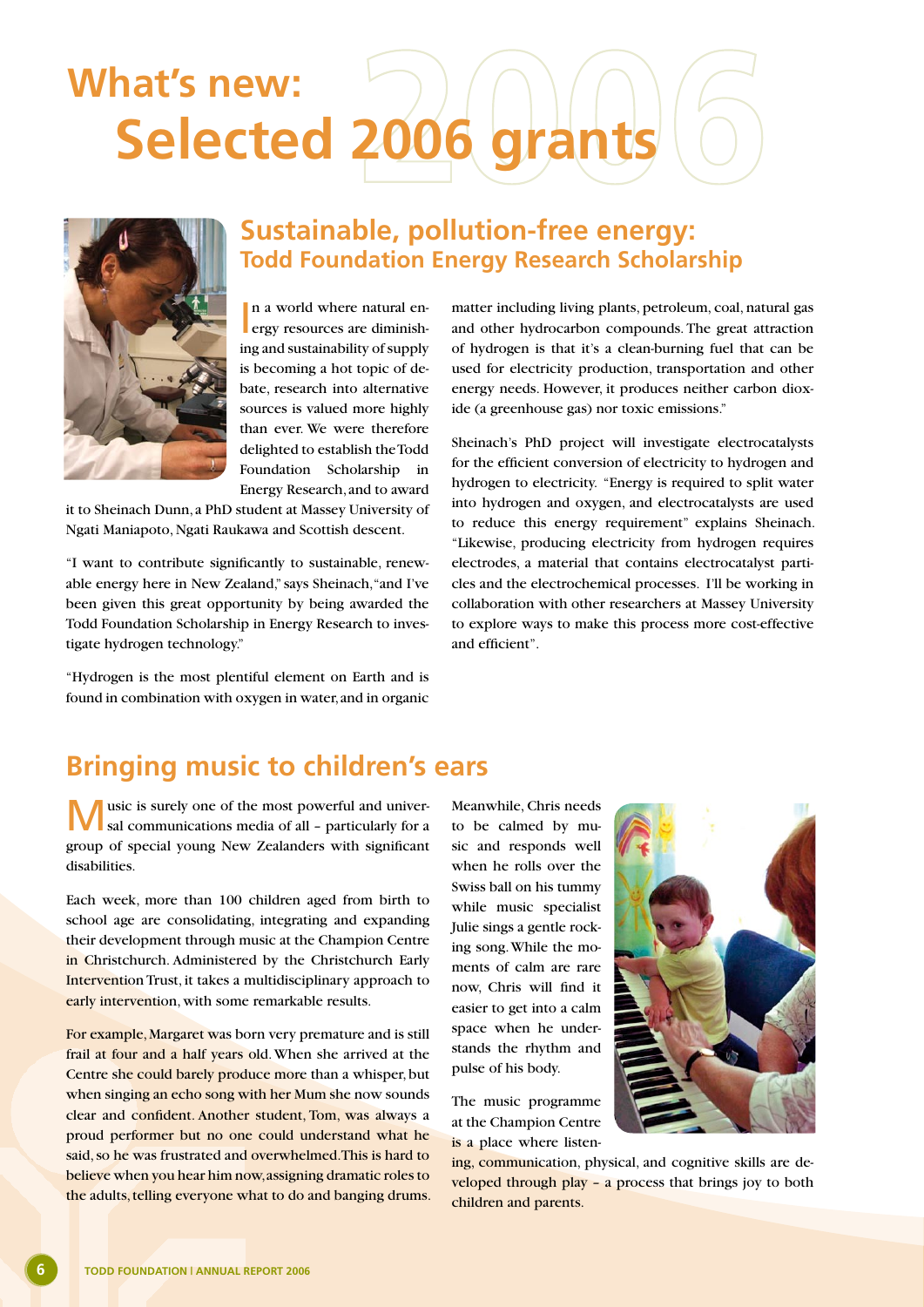## **some of our 2005 grants What's maturing: an update on**

### **Introducing refugee families to early childhood education**

ast year the Todd Foundation helped the Early Childhood Unit at the Mangere Refugee Centre to produce a DVD and booklet on early childhood education for refugee families. The DVD and booklet are now available in Burmese, Chin and Arabic, with Farsi, Amharic, Somali and Swahili editions planned.

"The project has been a great success," says Centre Manager Maria Hayward. "We showed the DVD to all refugees who arrived in the second half of 2006 and it helped them to understand how to support their children in early childhood education - a new concept for most refugees. The wider community has also shown great interest in both resources, and we're keen to provide these to other educators and refugee support workers."

**Lessons learned:** *"Producing a DVD is a huge time commitment, particularly for the teachers,* 



*and it took longer than we expected. However, the finished resources justified the extra time and input."*

### **Lucky to be alive: Cardiac inherited diseases national screening programme**

he Cardiac Inherited Diseases screening programme was established because of the alarming incidence of "sudden death" among seemingly healthy young New Zealanders – often because of the inherited cardiac disease "long QT syndrome". Last year the Todd Foundation's Centenary Fund contributed to a programme spearheaded by leading Auckland paediatric cardiologist Jon Skinner, as part of its focus on "genetic disorders and rare diseases".

The screening programme involves testing post-mortem samples where sudden and unexplained death has occurred. "Of the 75 tests we've processed, eight have already been identified with long QT," says Cure Kids Chief Executive Kaye Parker. "We've been able to advise these children's families on the probable cause of death and, because approximately 50% of close family relatives will carry the same gene, facilitate testing and where necessary provide appropriate medication. This is research that saves lives."

**Lessons learned:** *"We underestimated the time and the extent of funding it would take to launch a best practice national screening programme into cardiac inherited diseases."*



*"Strong leadership and good communication are essential."*